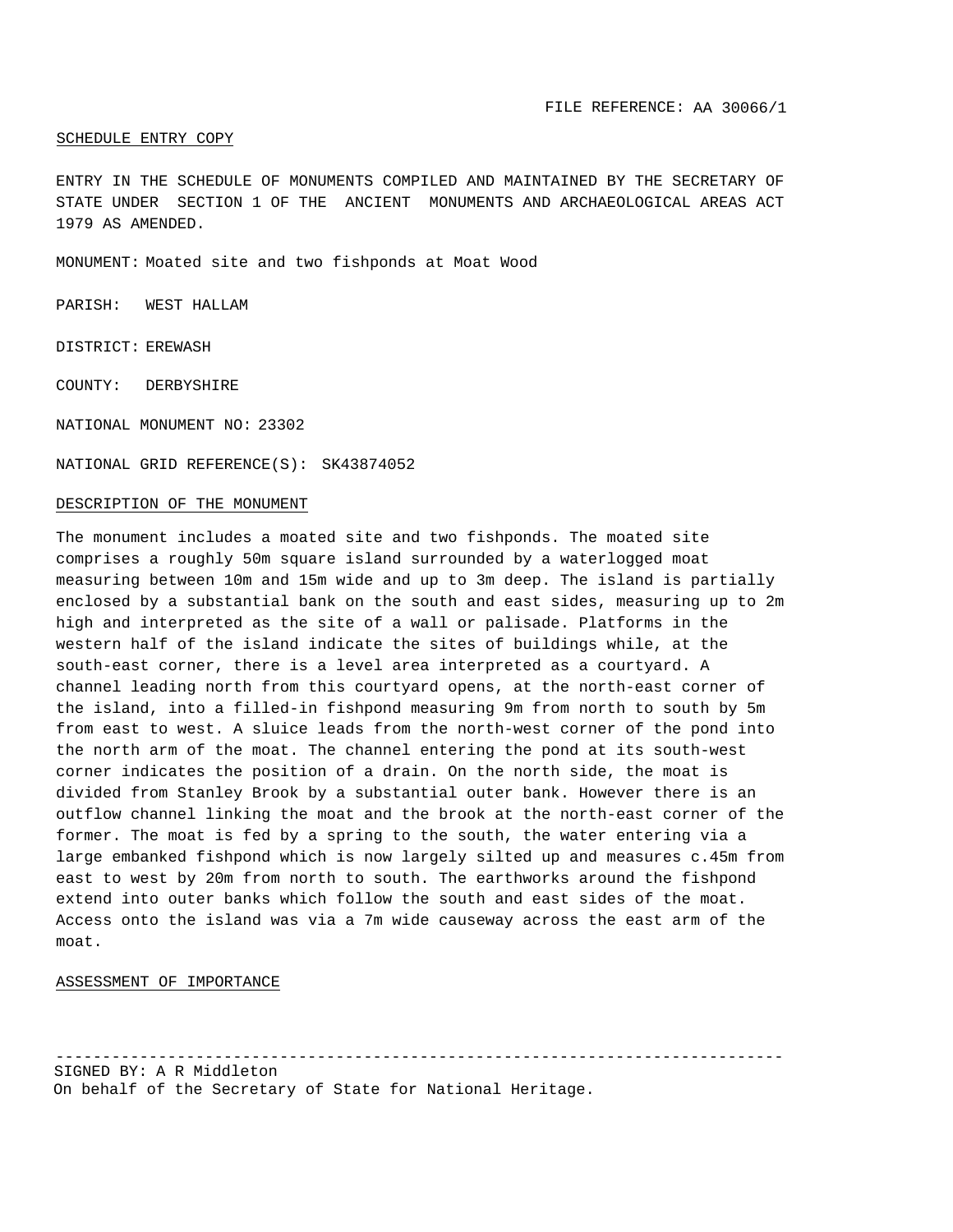ASSESSMENT OF IMPORTANCE (Continued)

Around 6,000 moated sites are known in England. They consist of wide ditches, often or seasonally water-filled, partly or completely enclosing one or more islands of dry ground on which stood domestic or religious buildings. In some cases the islands were used for horticulture. The majority of moated sites served as prestigious aristocratic and seigneurial residences with the provision of a moat intended as a status symbol rather than a practical military defence. The peak period during which moated sites were built was between about 1250 and 1350 and by far the greatest concentration lies in central and eastern parts of England. However, moated sites were built throughout the medieval period, are widely scattered throughout England and exhibit a high level of diversity in their forms and sizes. They form a significant class of medieval monument and are important for the understanding of the distribution of wealth and status in the countryside. Many examples provide conditions favourable to the survival of organic remains. The moated site in Moat Wood is a well preserved example of a substantial manorial moat with associated fishponds. Although somewhat disturbed by scrub, the monument retains the buried remains of buildings and other features throughout and well preserved organic and environmental remains will survive in the waterlogged deposits of the moat and two fishponds.

### MAP EXTRACT

The site of the monument is shown on the attached map extract outlined in black and highlighted in red. It includes a 2 metre boundary around the archaeological features, considered to be essential for the monument's support and preservation.

-------------------------------------------------------------------------------

## SCHEDULING HISTORY

Monument included in the Schedule on 29th September 1955 as: COUNTY/NUMBER: Derbyshire 141 NAME: Moated site in Moat Wood

-------------------------------------------------------------------------------

The reference of this monument is now: NATIONAL MONUMENT NUMBER: 23302 NAME: Moated site and two fishponds at Moat Wood

SCHEDULING REVISED ON 25th March 1994

------------------------------------------------------------------------------ SIGNED BY: A R Middleton

On behalf of the Secretary of State for National Heritage.